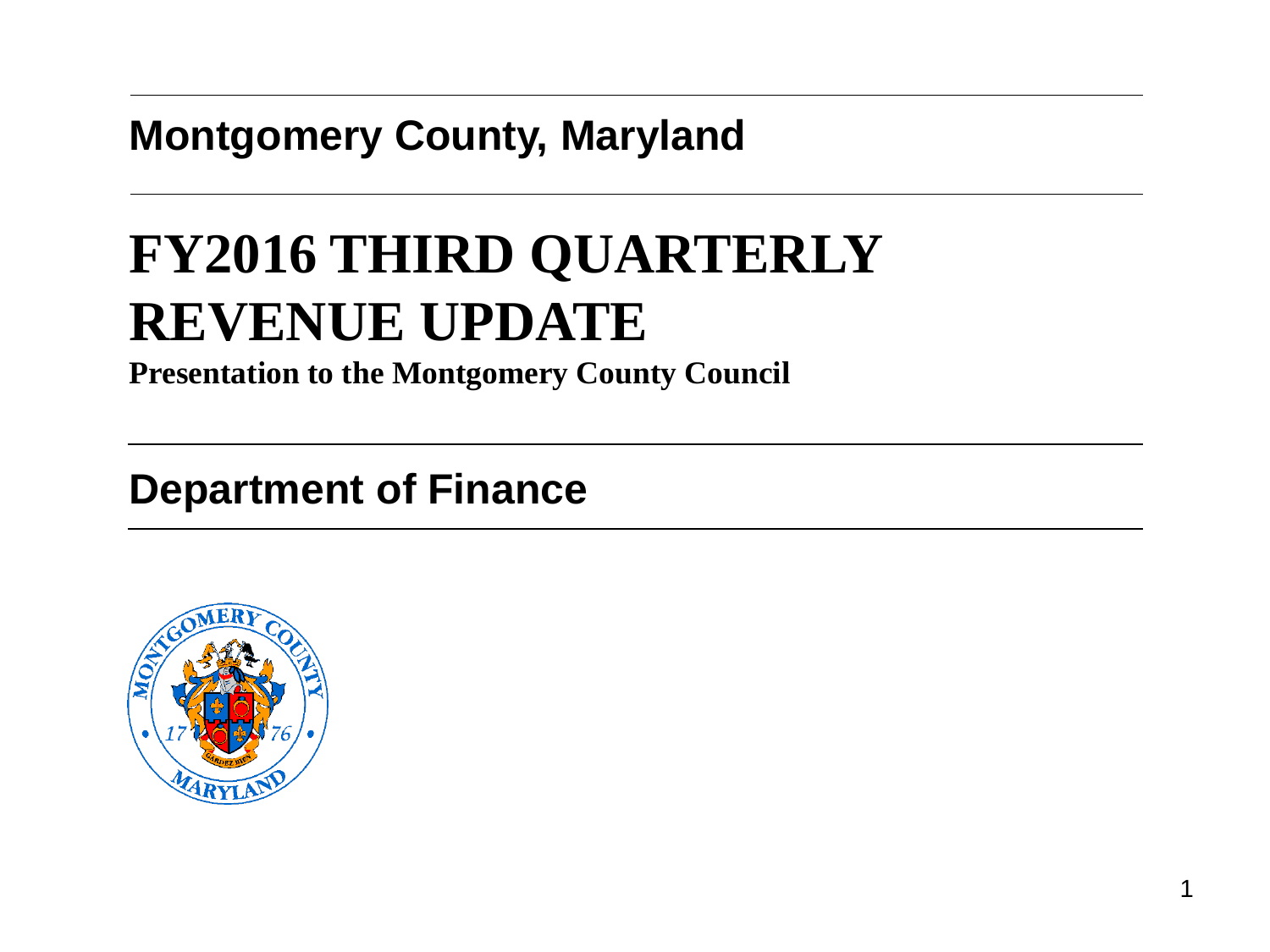## **Revenue Update Three Quarter Fiscal Year Results**

**Total tax revenues, including investment income, totaled \$2.274 billion and up 7.6 percent compared to the same period in FY15. Revenues were up in all categories except for the fuel and energy tax.**

#### • **Income Taxes:**

- Income tax revenues through March stood at \$845.0 million and approximately \$91.3 million (↑12.1%) above revenues for the same period in FY15. The increase was attributed to a change in the distribution formula in November based on tax year 2014, to the increase in the amount of revenues collected from taxpayers filing for an extension and reconciliation for tax year 2014, and to revenues from the municipal allocation.
- Revenues from extensions and reconciliation were \$142.8 million which was \$46.0 million above last fiscal year or up 47.5 percent.

#### • **Property Taxes:**

– The General Fund (G.F.) portion of property tax collections (including penalties and interest but excluding storm drainage) was \$1,127.0 million (↑5.1%) through March compared to the same period in FY15.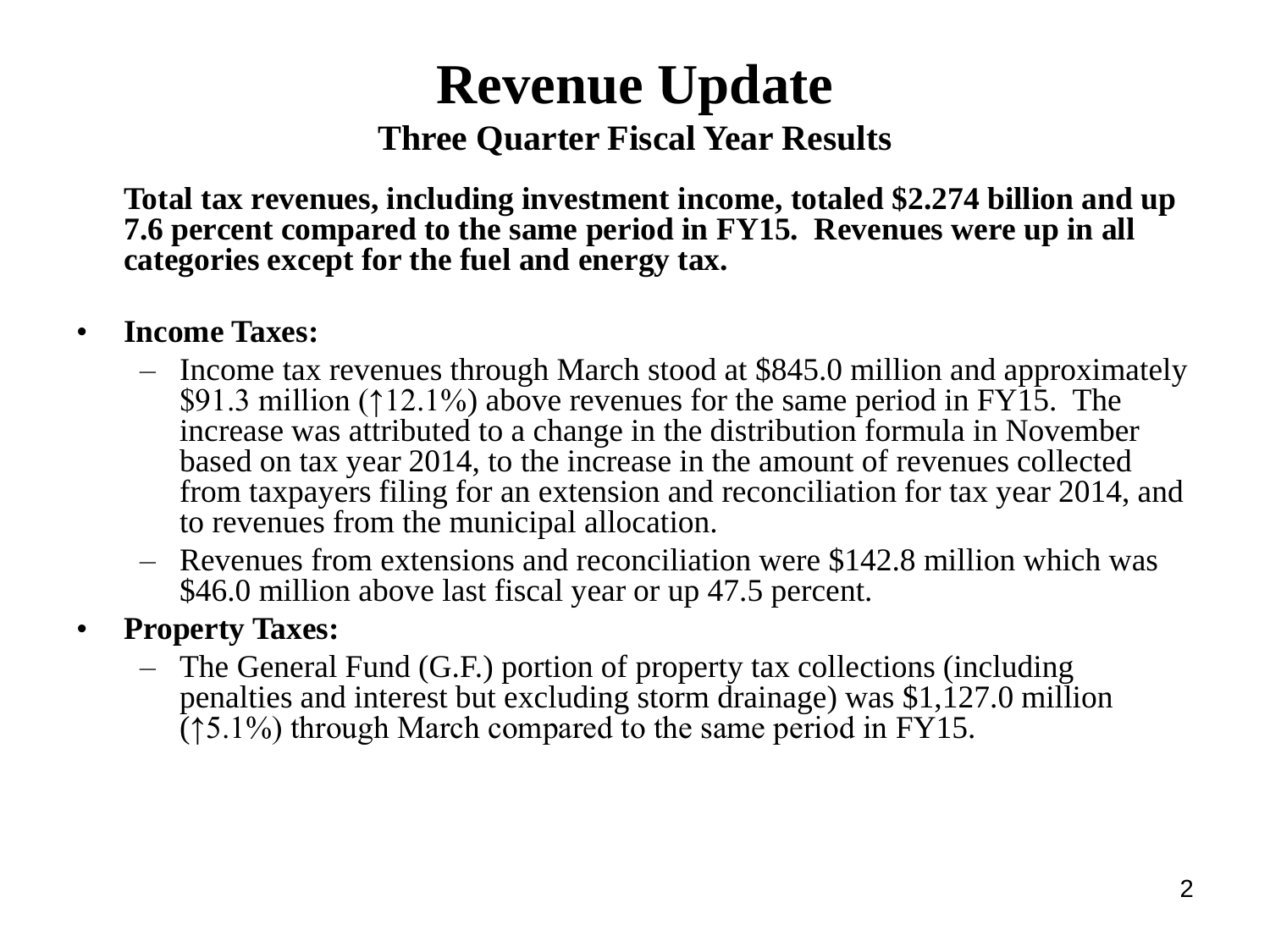## **Revenue Update Three Quarter Fiscal Year Results**

#### • **Property Taxes (continued):**

– After the triennial reassessment rates for real property declined three years in a row, the real property taxable assessment increased 1.0 percent in FY14, increased 2.4 percent in FY15, and is estimated to increase 4.2 percent for FY16.

#### • **Transfer and Recordation Taxes:**

- Revenues from the transfer tax (excluding condominium conversions) through March of FY16 were \$75.4 million, or 20.1 percent above last fiscal year.
- Revenues from the recordation tax (excluding the CIP portion and the rate premium) were \$47.0 million, an increase of 22.7 percent from the three quarters of last fiscal year.
- The increase in the transfer tax was due to a increase in the total number of transfers, not including condo conversions which was up 12.5% during the three quarters of FY16 compared to last fiscal year, and an increase in the average tax which was up 7.4% compared to last fiscal year. The volume of residential transfer tax transactions was up 12.3 percent and the volume of non-residential transactions was up 54.2 percent.
- The increase in the recordation tax was attributed to the increase in residential recordation tax transactions (11.2%) compared to the three quarters of fiscal year 2015, and the volume of non-residential and other recordation tax transactions was up a combined 5.2 percent compared to last fiscal year.
- The combined amount of revenues from the transfer and recordation taxes (excluding condo conversions, CIP portion, and rate premium) was \$122.4 million compared to \$101.1 million for the same period last year ( $\uparrow$ 21.1%).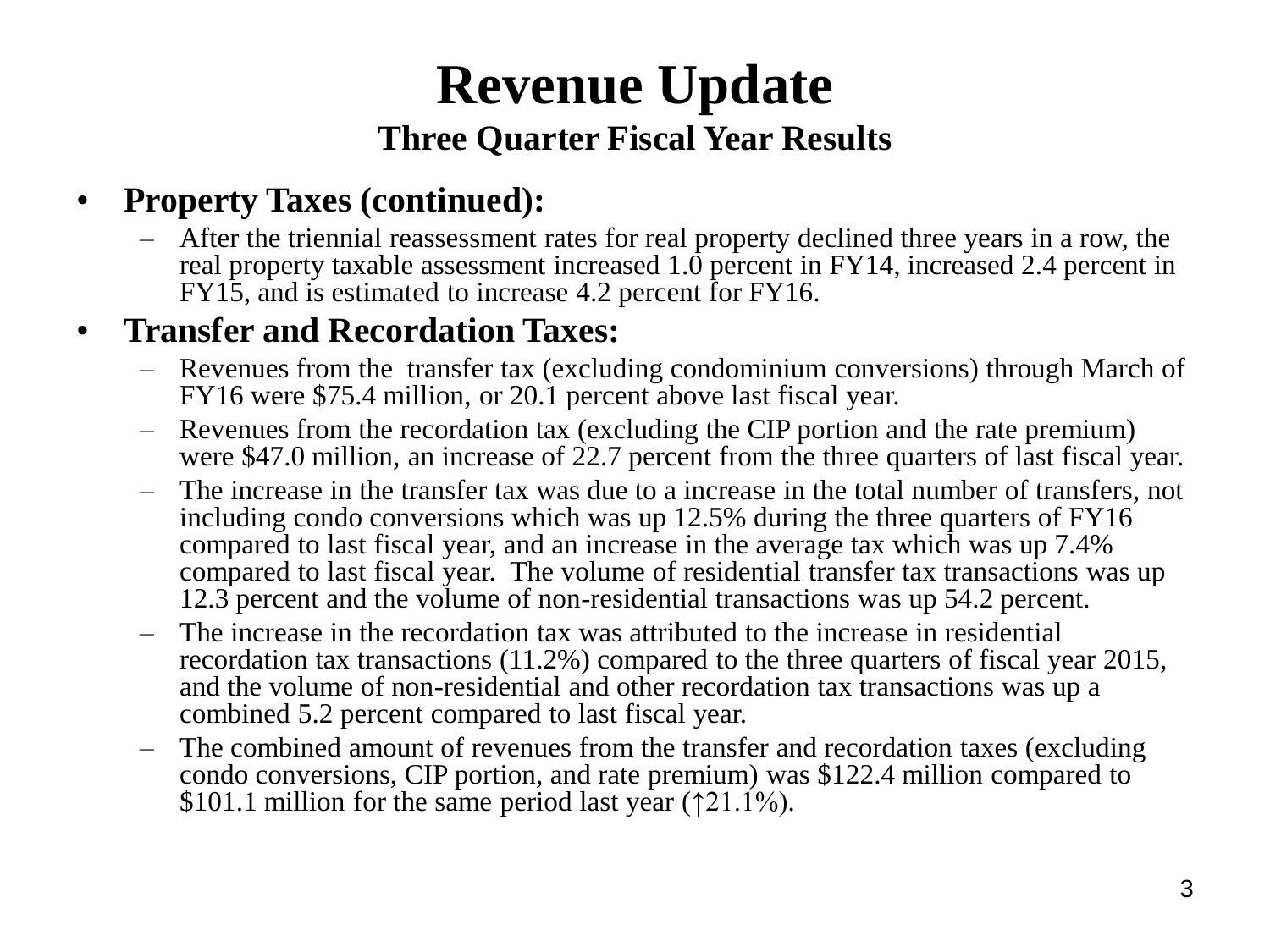### **Revenue Update Three Quarter Fiscal Year Results**

### • **Consumption Taxes:**

- Total revenues from the consumption taxes (fuel/energy, hotel/motel, telephone, and admissions) totaled \$177.1 million, which were 4.0% below the three quarters of FY15. The decline was solely attributed to the decline in the fuel and energy tax  $(16.1\%)$ .
- Fuel/energy tax collections totaled \$131.2 million during the three quarters of FY16 compared to \$139.7 million in FY15 ( $\downarrow$ 6.1%). The decrease in revenues is due to a decrease in consumption of electricity by residential customers and a decrease in natural gas by both residential and non-residential customers.
- Revenues from the telephone tax were \$32.0 million and 2.0 percent above the \$31.4 million during three quarters of FY15.
- Revenues from the hotel/motel tax were 2.0 percent above the same period last year reflecting higher occupancy and room rates.
- Revenues from the admissions tax were up 16.5 percent compared to the same period last year and largely attributed to an increase in revenues from golf related activities and admissions from other activities.
- Investment income from pooled investments increased nearly 132 percent over FY15. That increase was attributed to: 1) an increase in the average portfolio yield of 35 percent year to date compared to 17 percent in FY15, and 2) an increase of 10.6 percent in the average daily portfolio balance year to date over FY15.